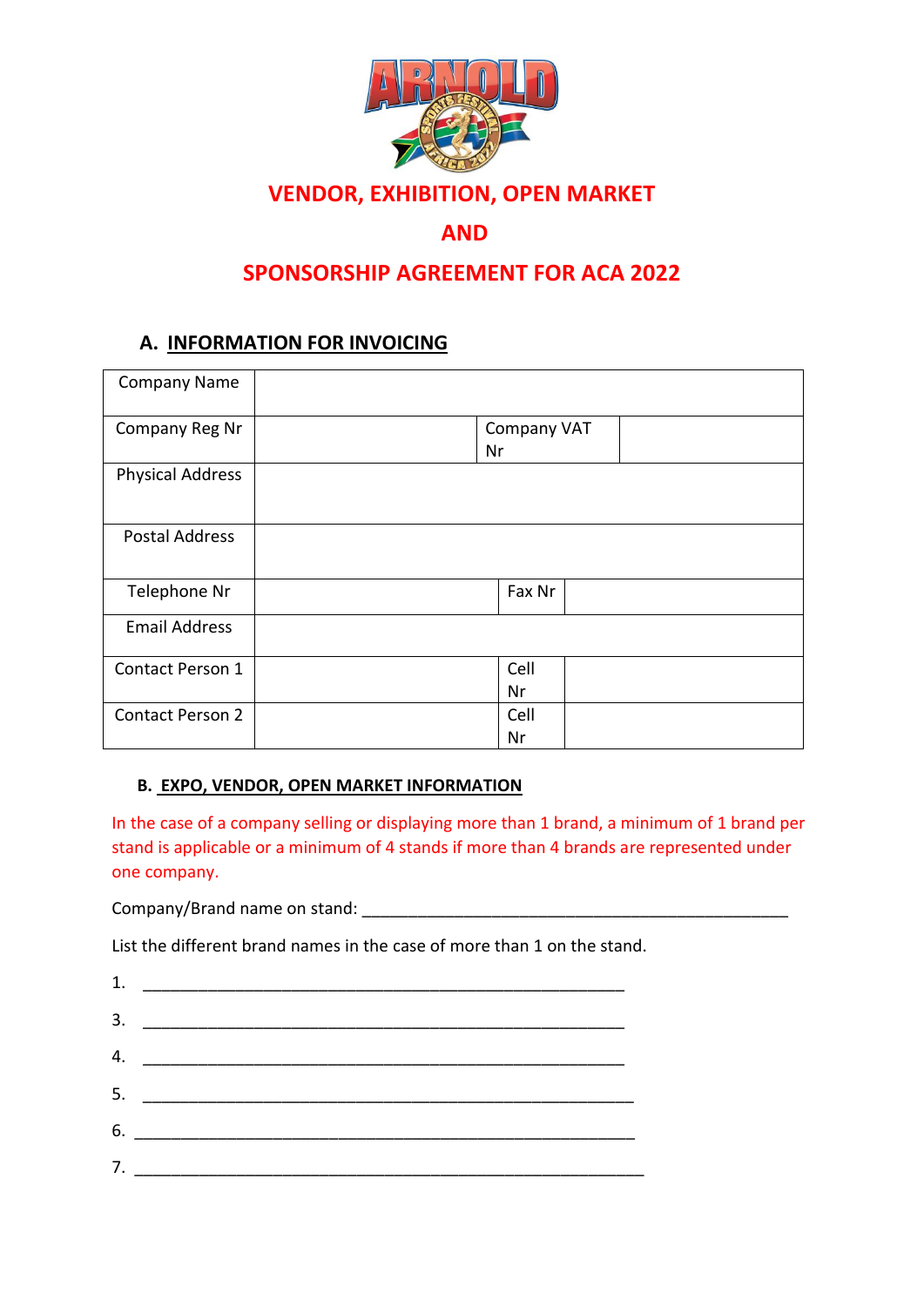

| (Only one brand per stand allowed) |                                         |               |             |                         |  |
|------------------------------------|-----------------------------------------|---------------|-------------|-------------------------|--|
|                                    | <b>Stands</b>                           | Total m2      | Price / m2  | <b>Rand excl vat</b>    |  |
| $\overline{A}$                     | Food Vendor and                         | How many      |             | R                       |  |
|                                    | Open Market                             | square/m do   |             |                         |  |
|                                    | <b>Health &amp; Safety requirements</b> | you require?  | @R500.00    |                         |  |
|                                    | R500 p/m2                               |               |             |                         |  |
|                                    |                                         |               |             |                         |  |
| B                                  |                                         | How many      |             | R                       |  |
|                                    | <b>Expo Stand</b>                       | square/m do   | @R1500.00   |                         |  |
|                                    | R1500 p/m2                              | you require?  |             |                         |  |
|                                    |                                         |               |             |                         |  |
|                                    |                                         |               |             |                         |  |
|                                    |                                         |               |             |                         |  |
| $\mathcal{C}$                      | Additional wristband / access           |               | Extra bands | R                       |  |
|                                    | passes                                  | @R150 each    | total       |                         |  |
|                                    | (2 passes per stand included            | Include 3-day | @R150 each  |                         |  |
|                                    | in price)                               | access        |             |                         |  |
|                                    |                                         |               |             |                         |  |
|                                    | <b>TOTAL Exclusive of VAT</b>           |               |             | R                       |  |
|                                    | <b>VAT Amount</b>                       |               |             | $\overline{\mathsf{R}}$ |  |
|                                    | <b>TOTAL Inclusive of VAT</b>           |               |             | R                       |  |

- No stand allocation will be done unless paid in full.
- Last payment date 15 May 2022.
- Arnold Classic Africa has the right to change the plan and venue at any time without notice, if necessary, to benefit the event and expo. This will also be applicable to accommodate the Covid Regulations followed by law at the time of the event.
- Like all Exhibition events, no feet or sales can ever be guaranteed.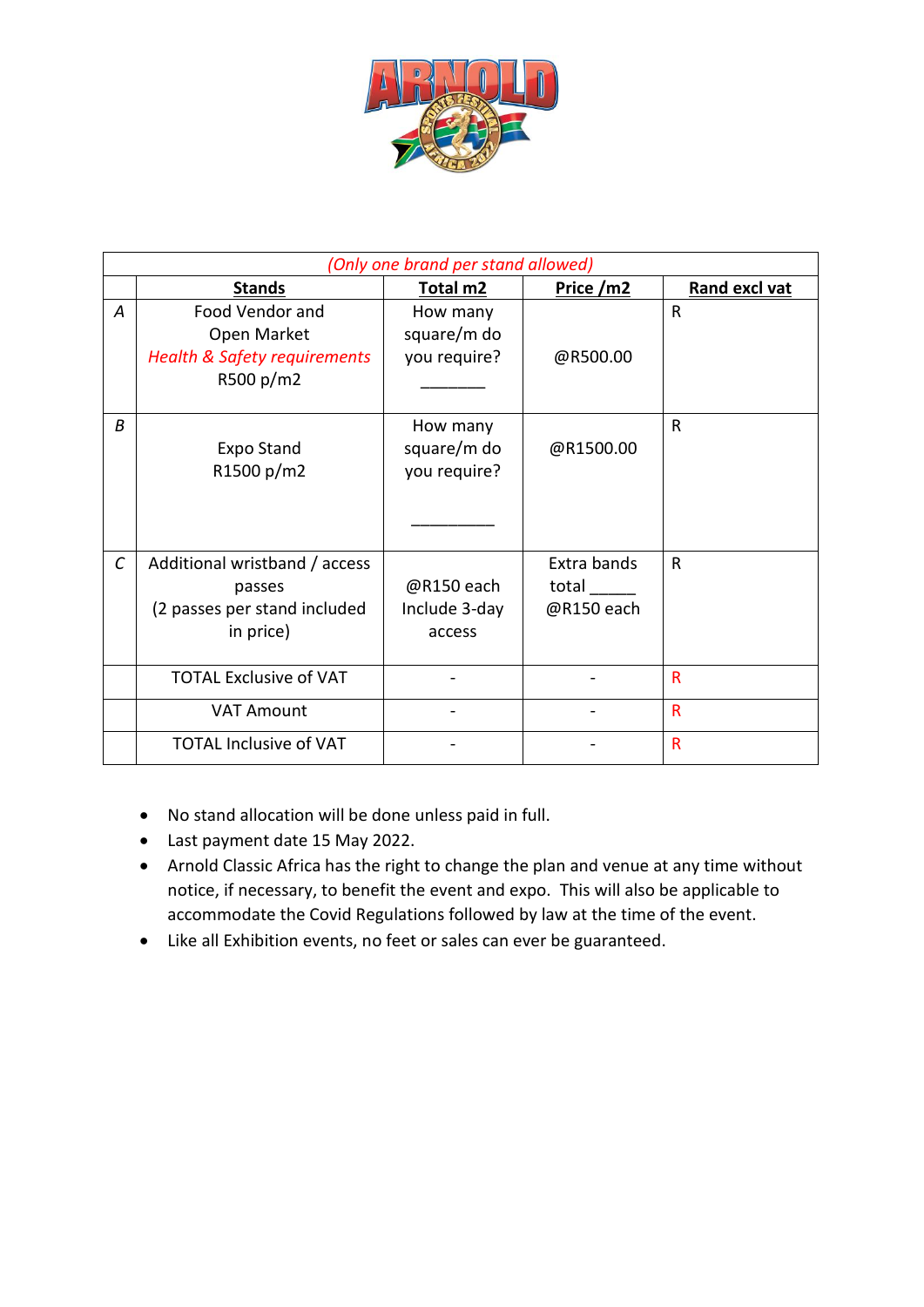

### B. **SPONSORSHIP OPPORTUNITIES**

|                   |                               |                            | Sponsorship not limited to one Company sponsor per option.            |                         |
|-------------------|-------------------------------|----------------------------|-----------------------------------------------------------------------|-------------------------|
|                   |                               |                            | Sponsorship includes only logo presence or as agreed by both parties. |                         |
|                   |                               |                            | Branding or printed materials done by Sponsor.                        |                         |
|                   |                               | Terms and condition apply. |                                                                       |                         |
|                   | <b>Options</b>                | Sponsorship                | <b>Name Right</b>                                                     | Rand                    |
|                   |                               | amount - not               | for this option                                                       |                         |
|                   |                               | limited to one             |                                                                       |                         |
| A                 | Sponsor a Tent                | R25 000                    |                                                                       | $\mathsf{R}$            |
| В                 | Sponsor                       | R90 000                    | R350 000.00                                                           | $\mathsf R$             |
|                   | Open Air                      |                            |                                                                       |                         |
|                   | <b>Entertainment stage</b>    |                            |                                                                       |                         |
|                   |                               |                            |                                                                       |                         |
| $\mathcal{C}_{0}$ | <b>Fitness Fiesta</b>         | R10 000                    | R100 000.00                                                           | $\mathsf{R}$            |
|                   | <b>Mass Marathon</b>          |                            |                                                                       |                         |
|                   |                               |                            |                                                                       |                         |
| D                 | Fun Run & Walk                | R10 000                    | R100 000.00                                                           |                         |
|                   |                               |                            |                                                                       |                         |
| D                 | Art Competition               | R10 000                    | R50 000.00                                                            | $\mathsf{R}$            |
|                   |                               |                            |                                                                       |                         |
| E                 | <b>Amateur Bodybuilding</b>   | R10 000                    | R300 000.00                                                           | $\mathsf{R}$            |
|                   | per line up                   |                            |                                                                       |                         |
|                   |                               |                            |                                                                       |                         |
|                   | <b>TOTAL Exclusive of VAT</b> |                            |                                                                       | $\overline{\mathsf{R}}$ |
|                   |                               |                            |                                                                       |                         |
|                   | <b>VAT Amount</b>             |                            |                                                                       | $\mathsf{R}$            |
|                   |                               |                            |                                                                       |                         |
|                   | <b>TOTAL Inclusive of VAT</b> |                            |                                                                       | $\mathsf{R}$            |
|                   |                               |                            |                                                                       |                         |

ALL LOGO'S / ARTWORK TO BE PROVIDED NO LATER THAN 15 MAY UNLESS INDICATED DIFFERENTLY. IT WILL BE THE SPONSOR'S RESPONSIBILITY TO HAVE ARTWORK DONE IN TIME, IN THE CORRECT FORMAT, TO THE ACA OFFICE.

\_\_\_\_\_\_\_\_\_\_\_\_\_\_\_\_\_\_\_\_\_\_\_\_\_\_\_\_\_\_\_\_\_\_\_\_\_\_\_\_\_\_\_\_\_\_\_\_\_\_\_\_\_\_\_\_\_\_\_\_\_\_\_\_\_\_\_\_\_\_\_\_\_\_\_ \_\_\_\_\_\_\_\_\_\_\_\_\_\_\_\_\_\_\_\_\_\_\_\_\_\_\_\_\_\_\_\_\_\_\_\_\_\_\_\_\_\_\_\_\_\_\_\_\_\_\_\_\_\_\_\_\_\_\_\_\_\_\_\_\_\_\_\_\_\_\_\_\_\_\_ \_\_\_\_\_\_\_\_\_\_\_\_\_\_\_\_\_\_\_\_\_\_\_\_\_\_\_\_\_\_\_\_\_\_\_\_\_\_\_\_\_\_\_\_\_\_\_\_\_\_\_\_\_\_\_\_\_\_\_\_\_\_\_\_\_\_\_\_\_\_\_\_\_\_\_

NOTES OR SPECIAL ARRANGMENTS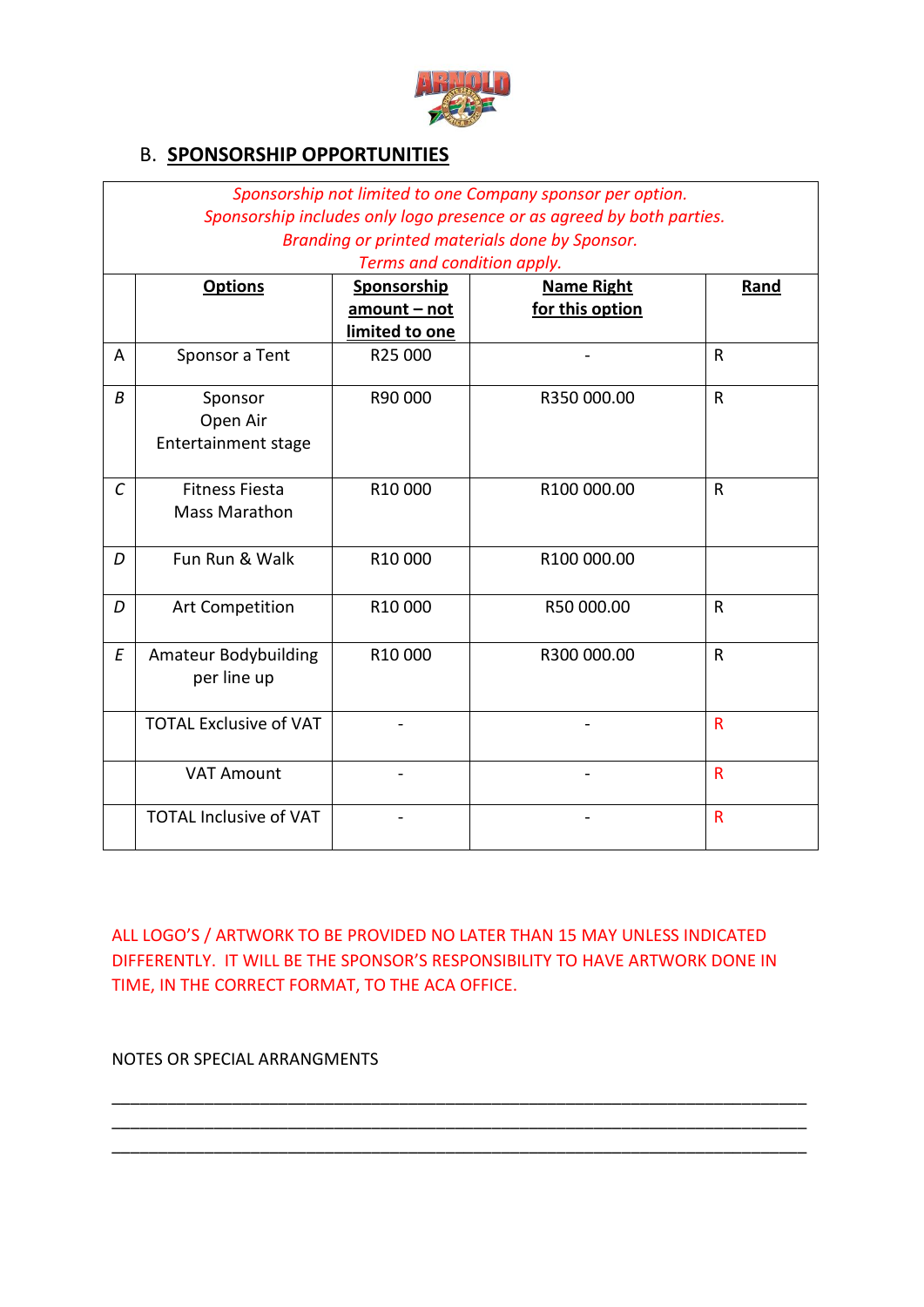

## **PAYMENT OPTIONS:** (use √ for your preferred payment options)

| CASH/EFT                | <b>DEBIT ORDER</b> |            |   |            |
|-------------------------|--------------------|------------|---|------------|
| <b>CASH/EFT PAYMENT</b> |                    |            |   |            |
| <b>TOTAL</b>            | R                  | (Excl vat) | R | (Incl vat) |
| 50% Deposit             | R                  | (Excl vat) | R | (Incl vat) |
| Final payment           | R                  | (Excl vat) | R | (Incl vat) |

| <b>DEBIT ORDER PAYMENT</b>                    |                                                                                  |  |  |  |  |  |
|-----------------------------------------------|----------------------------------------------------------------------------------|--|--|--|--|--|
|                                               | TOTAL R ______________ (Excl vat) R _________________ (Incl vat)                 |  |  |  |  |  |
| Bank details:                                 |                                                                                  |  |  |  |  |  |
|                                               | First deduction date _________________________Last deduction date ______________ |  |  |  |  |  |
| Pay over months? Deduction amount per month R |                                                                                  |  |  |  |  |  |
|                                               |                                                                                  |  |  |  |  |  |
|                                               |                                                                                  |  |  |  |  |  |
| Account number                                |                                                                                  |  |  |  |  |  |

Last date for final payments and health certificates will be 15 May 2022.

No exhibition build, gate access or branding will be done until full payment has been received.

Your deposit will confirm your stand.